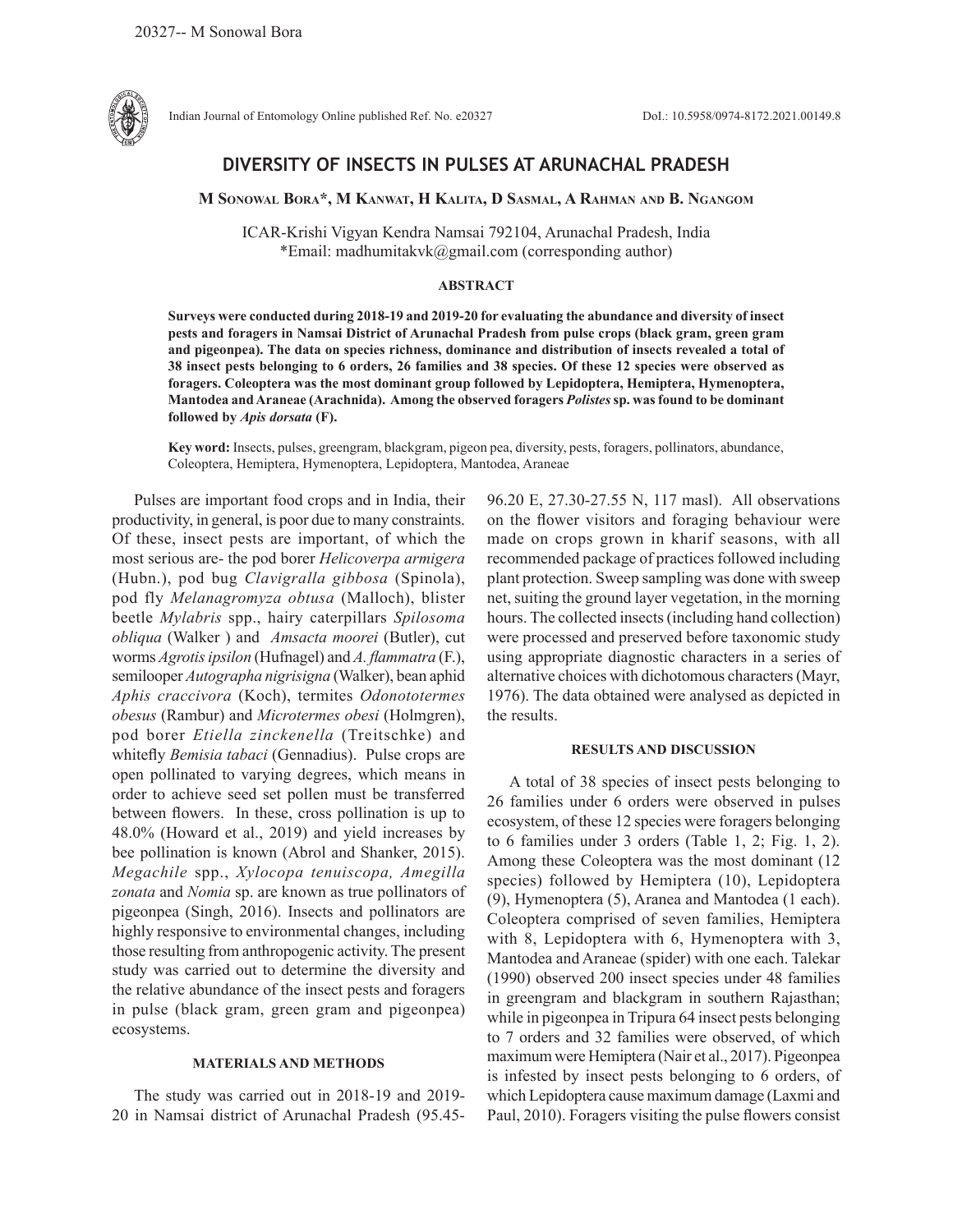| S.             | Order       | Families       | Genus/ Species                                                |
|----------------|-------------|----------------|---------------------------------------------------------------|
| No.            |             |                |                                                               |
|                | Coleoptera  | Coccinellidae  | Coccinella transversalis (F.), Menochilus sexmaculatus (F.),  |
|                |             |                | Brumoides suturalis (F.), Harmonia dimidiata (F.), Coccinella |
|                |             |                | septempunctata (L.)                                           |
|                |             | Curculionidae  | Monolepta signata (Olivier), Micrapis discolor (F.)           |
|                |             | Scarabaeidae   | Anomala spp.                                                  |
|                |             | Apionidae      | Apion clavipes (Gerst)                                        |
|                |             | Chrysomelidae  | Altica oleracea (L.)                                          |
|                |             | Carabidae      | Ophionea spp.                                                 |
|                |             | Bruchidae      | Callosobruchus spp.                                           |
| $\overline{2}$ | Hemiptera   | Delphacidae    | Sogatella furcifera (Horváth)                                 |
|                |             | Coccoidea      | Parthenolecanium sp.                                          |
|                |             | Pentatomidae   | Thyanta custator custator (F.), Nezara virudula (L.)          |
|                |             | Aphidae        | Myzus persicae (Sulzer), Aphis fabae (Scopoli)                |
|                |             | Aloycidae      | Leptocorisa acuta (Thunberg)                                  |
|                |             | Pseudococcidae | Phenococus spp.                                               |
|                |             | Coreidae       | Acanthocephala sp                                             |
|                |             | Reduviidae     | Zelus renardii (Kolenati)                                     |
| 3              | Lepidoptera | Pyralidae      | Scripophaga incertulas (Walker), Cepora nadina (Lucas),       |
|                |             |                | Anticarsia irrorate (F.)                                      |
|                |             | Acrididae      | Oxyas sp., Melanoplus ponderosus (Scudder)                    |
|                |             | Noctuidae      | Helicoverpa armigera (Hübner)                                 |
|                |             | Arctiidae      | Spilosoma obliqua (Walker)                                    |
|                |             | Teltigoniidae  | Conocephalus congipennis (Haan)                               |
|                |             | Nymphalidae    | Melanargia russiae (Esper)                                    |
| 4              | Hymenoptera | Apidae         | Apis dorsata (F.), Apis indica (F.)                           |
|                |             | Vespidae       | <i>Polistis</i> sp.                                           |
|                |             | Formicidae     | Camponatus spp., Lasius niger (L.)                            |
| 5              | Araneae     | Oxyopidae      | Oxyopes spp.                                                  |
| 6              | Mantodea    | Mantidea       | Sphodromantis viridis (Forskal)                               |
| 7              | Orthoptera  | Acrididae      | Oxyas sp., Melanoplus ponderosus (Scudder)                    |
|                |             | Teltigoniidae  | Conocephalus congipennis (Haan)                               |

|  |  | Table 1. Diversity of insect pests in pulses (Namsai District, Arunachal Pradesh) |  |
|--|--|-----------------------------------------------------------------------------------|--|
|--|--|-----------------------------------------------------------------------------------|--|

Table 2. Foragers in pulses (Namsai District, Arunachal Pradesh)

| Sl. | Order              | Families      | Common name                 | Scientific name               | Relative  |
|-----|--------------------|---------------|-----------------------------|-------------------------------|-----------|
| No. |                    |               |                             |                               | abundance |
|     |                    |               |                             |                               | $(\%)$    |
|     | <b>Hymenoptera</b> | Apidae        | Indian bee                  | Apis indica $(F)$             | 11.84     |
| 2   | Hymenoptera        | Apidae        | Rock bee                    | Apis dorsata (F.)             | 16.93     |
| 3   | Hymenoptera        | Vespidae      | Paper wasp                  | Polistis sp.                  | 19.39     |
| 4   | Hymenoptera        | Formicidae    | Carpenter ant               | Camponatus spp.               | 8.02      |
| 5   | Hymenoptera        | Formicidae    | Black garden ant            | Lasius niger $(L.)$           | 5.74      |
| 6   | Lepidoptera        | Pyralidae     | Owl moth                    | Anticarsia irrorata (F.)      | 4.10      |
|     | Lepidoptera        | Pyralidae     | Lesser Gull                 | Cepora nadina (Lucas)         | 6.56      |
| 8   | Lepidoptera        | Nymphalidae   | Esper's marbled white       | Melanargia russiae (Esper)    | 7.38      |
| 9   | Coleoptera         | Coccinellidae | Transverse ladybird         | Coccinella transversalis (F.) | 4.92      |
| 10  | Coleoptera         | Coccinellidae | Six spotted zigzag ladybird | Menochilus sexmaculatus (F.)  | 4.10      |
| 11  | Coleoptera         | Coccinellidae | Ladybird                    | Brumoides suturalis (F.)      | 2.24      |
| 12  | Coleoptera         | Curculionidae | Ladybird                    | Micraspis discolor (F.)       | 5.50      |